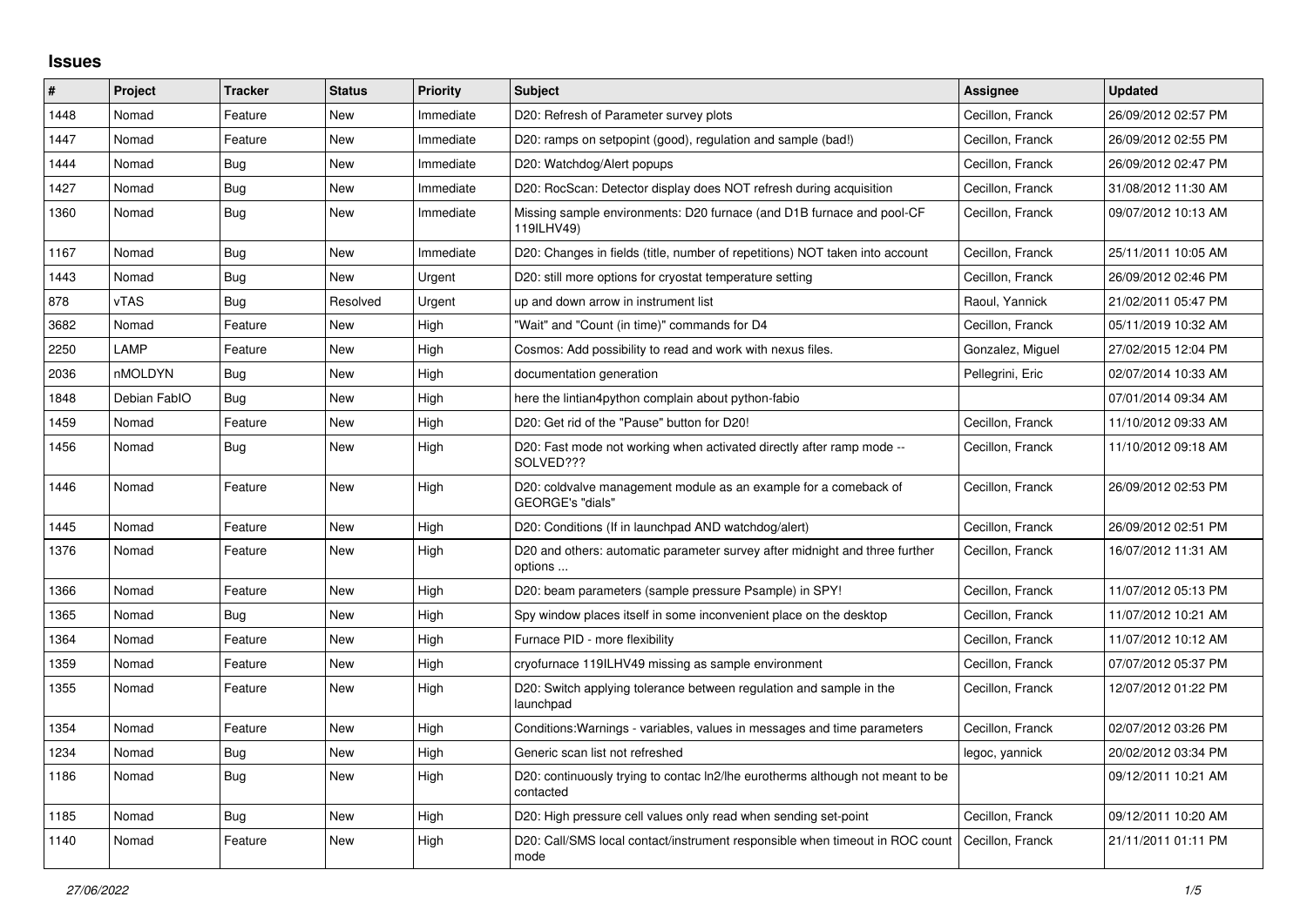| #    | Project                 | <b>Tracker</b> | <b>Status</b> | <b>Priority</b> | <b>Subject</b>                                                                                               | <b>Assignee</b>             | <b>Updated</b>      |
|------|-------------------------|----------------|---------------|-----------------|--------------------------------------------------------------------------------------------------------------|-----------------------------|---------------------|
| 1139 | Nomad                   | Feature        | New           | High            | D20: Call/SMS local contact/instrument responsible when Nomad Server<br>crashes                              | Cecillon, Franck            | 21/11/2011 01:11 PM |
| 1138 | Nomad                   | Feature        | New           | High            | D20: Call/SMS local contact/instrument responsible when high pressure drops<br>to zero                       | Cecillon, Franck            | 21/11/2011 01:09 PM |
| 1110 | Nomad                   | Feature        | New           | High            | D20: copy-paste of text into fields                                                                          | Cecillon, Franck            | 02/11/2011 02:22 PM |
| 1107 | Nomad                   | Feature        | New           | High            | Choose wether tolerance applied on Treg or Tsample in launchpad                                              | Cecillon, Franck            | 02/11/2011 02:00 PM |
| 1105 | Nomad                   | <b>Bug</b>     | New           | High            | Parameter survey viewer not refreshing                                                                       | Cecillon, Franck            | 02/11/2011 01:35 PM |
| 1101 | Nomad                   | Bug            | New           | High            | time estimation ROC counting                                                                                 | Cecillon, Franck            | 02/11/2011 01:14 PM |
| 879  | vTAS                    | <b>Bug</b>     | Resolved      | High            | Sometimes, we need to click twice on OK button in "Instrument Parameters"<br>dialog to close it.             |                             | 21/02/2011 05:49 PM |
| 562  | <b>vTAS</b>             | Feature        | New           | High            | Validation button for parameters in right upper window                                                       | Raoul, Yannick              | 18/02/2010 03:48 PM |
| 546  | vTAS                    | Bug            | New           | High            | Polarised neutron data                                                                                       | Raoul, Yannick              | 08/02/2010 02:44 PM |
| 2839 | ISPyB4                  | ToDo           | New           | Normal          | Create a script/method to check the version of the database and propose to run<br>the missing update scripts |                             | 26/10/2016 12:16 PM |
| 2256 | LAMP                    | Feature        | <b>New</b>    | Normal          | SANS: D33, using all panels in ToF mode.                                                                     | Richard, Didier             | 27/02/2015 03:10 PM |
| 2255 | LAMP                    | Feature        | New           | Normal          | SANS: resizing UI sans_settings to enlarge the results List and its plotting area                            | Richard, Didier             | 27/02/2015 03:08 PM |
| 2254 | LAMP                    | Feature        | New           | Normal          | Sim Cards: review to include a typical workflow for each instrument/technic.                                 | Johnson, Mark Robert        | 27/02/2015 03:05 PM |
| 2207 | nMOLDYN                 | Feature        | New           | Normal          | Limit number of frames to optimize prime factors                                                             |                             | 18/12/2014 11:20 AM |
| 2189 | shadow3                 | <b>Bug</b>     | New           | Normal          | trace.F90 compilation error (reported B Meyer)                                                               |                             | 14/11/2014 06:37 PM |
| 1934 | Debian FablO            | <b>Bug</b>     | New           | Normal          | [fabio_viewer] IndexError                                                                                    |                             | 08/04/2014 03:34 PM |
| 1933 | Debian FablO            | <b>Bug</b>     | New           | Normal          | [fabio_viewer] probleme a l'ouverture d'un fichier nexus                                                     |                             | 08/04/2014 03:30 PM |
| 1932 | Debian FablO            | <b>Bug</b>     | New           | Normal          | fabio viewer                                                                                                 |                             | 08/04/2014 03:27 PM |
| 1925 | LAMP                    | Maintenance    | Assigned      | Normal          | SRTFIT: motor coolfit, enhance derivatives for small limits. Symplex P1<>P2 to<br>add.                       | Richard, Didier             | 25/02/2015 03:25 PM |
| 1923 | LAMP                    | Maintenance    | Feedback      | Normal          | D17 going to NeXus                                                                                           | Gonzalez, Miguel            | 23/07/2015 02:07 PM |
| 1922 | LAMP                    | Feature        | New           | Normal          | IQ(t) for TOF (fft)                                                                                          | Rols, Stephane              | 01/04/2014 01:19 PM |
| 1881 | <b>vTAS</b>             | <b>Bug</b>     | New           | Normal          | Wrong resolution calculation ? to be verified                                                                |                             | 27/01/2014 03:44 PM |
| 1880 | Esmeralda Laue<br>Suite | Feature        | New           | Normal          | kvec steps                                                                                                   | Rodriguez-Carvajal,<br>Juan | 27/01/2014 03:44 PM |
| 1879 | Esmeralda Laue<br>Suite | Bug            | New           | Normal          | hkl index limit                                                                                              | Rodriguez-Carvaial.<br>Juan | 27/01/2014 03:42 PM |
| 1875 | shadow3                 | Bug            | New           | Normal          | undulator source                                                                                             |                             | 24/01/2014 02:26 PM |
| 1874 | shadow3                 | <b>Bug</b>     | New           | Normal          | end.xx files                                                                                                 |                             | 24/01/2014 02:09 PM |
| 1873 | Esmeralda Laue<br>Suite | Bug            | New           | Normal          | CYCLOPS transformation octo->cyl                                                                             | Rodriguez-Carvajal,<br>Juan | 24/01/2014 11:50 AM |
| 1805 | shadow3                 | Bug            | New           | Normal          | "internal" calculation of parameters for paraboloid                                                          |                             | 22/11/2013 02:42 PM |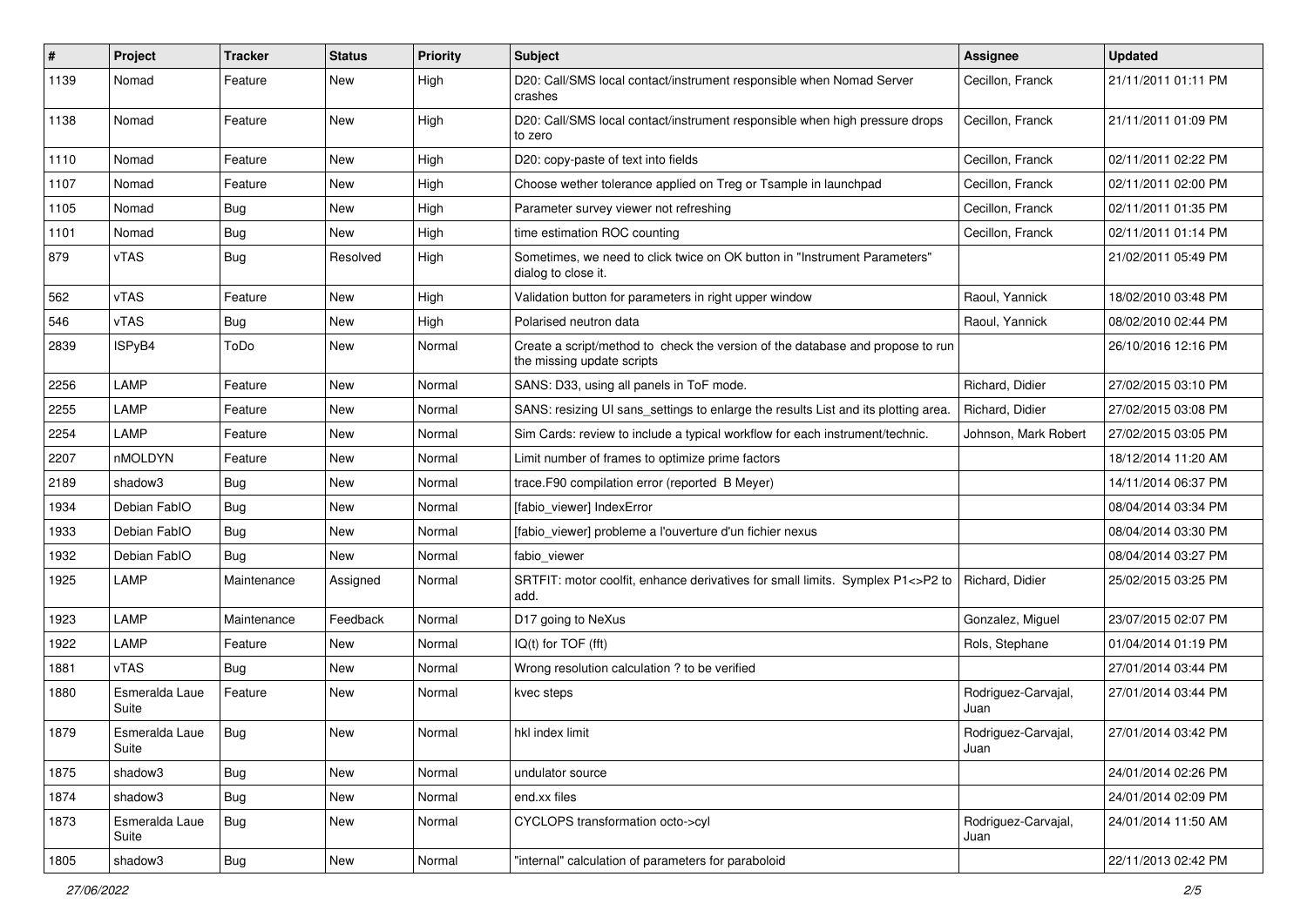| $\sharp$ | Project          | <b>Tracker</b> | <b>Status</b> | <b>Priority</b> | <b>Subject</b>                                                           | <b>Assignee</b>             | <b>Updated</b>      |
|----------|------------------|----------------|---------------|-----------------|--------------------------------------------------------------------------|-----------------------------|---------------------|
| 1762     | Lima             | <b>Bug</b>     | New           | Normal          | import Lima. Andor3 failed if Lima. Core was not imported before         |                             | 02/11/2013 01:49 PM |
| 1761     | Lima             | <b>Bug</b>     | New           | Normal          | problem with tango7 and RGB24                                            |                             | 29/10/2013 06:39 PM |
| 1760     | Lima             | <b>Bug</b>     | New           | Normal          | typo in install.inc COMPILE_CONFIG_CONTEXT                               |                             | 29/10/2013 06:32 PM |
| 1732     | Lima             | Action         | New           | Normal          | Maxipix Plugin: Migrate python code to C++                               | Claustre, Laurent           | 17/07/2013 07:03 PM |
| 1709     | <b>SXtalSoft</b> | <b>Bug</b>     | Resolved      | Normal          | Image transformation is not working                                      | Cermak, Petr                | 24/05/2013 06:59 PM |
| 1704     | shadow3          | Feature        | New           | Normal          | srcomp, abrefc and jntpscalc                                             |                             | 13/05/2013 10:52 AM |
| 1703     | shadow3          | Support        | New           | Normal          | broken link to git repository?                                           |                             | 13/05/2013 03:25 PM |
| 1698     | <b>SXtalSoft</b> | <b>Bug</b>     | New           | Normal          | file location                                                            | Cermak. Petr                | 24/05/2013 11:08 AM |
| 1697     | Lima             | Feature        | New           | Normal          | Add the possibility to get the list of available trigger modes by camera | Petitdemange,<br>Sebastien  | 18/07/2013 01:51 PM |
| 1680     | shadow3          | <b>Bug</b>     | Resolved      | Normal          | bug in shadow concerning electric fields                                 | Sanchez del Rio,<br>Manuel  | 15/03/2013 04:12 PM |
| 1548     | Lima             | <b>Bug</b>     | <b>New</b>    | Normal          | Xpad plugin: move task inside the plugin                                 | Langlois, Florent           | 17/12/2012 02:56 PM |
| 1544     | <b>SXtalSoft</b> | Feature        | New           | Normal          | Colours for unindexed peaks                                              | Cermak, Petr                | 20/05/2013 08:38 PM |
| 1543     | <b>SXtalSoft</b> | Feature        | Resolved      | Normal          | Show the header of the images                                            | Rodriguez-Carvajal,<br>Juan | 03/05/2013 08:10 AM |
| 1542     | <b>SXtalSoft</b> | Feature        | New           | Normal          | Saving the state of a session to recover it later                        | Cermak, Petr                | 04/12/2012 06:08 PM |
| 1541     | <b>SXtalSoft</b> | Feature        | Resolved      | Normal          | Reset item in File menu is not working properly                          |                             | 20/05/2013 08:37 PM |
| 1540     | <b>SXtalSoft</b> | Feature        | Assigned      | Normal          | Preferences: Contrast dialog: Min-Max, color                             | Cermak, Petr                | 24/01/2013 02:35 PM |
| 1539     | <b>SXtalSoft</b> | Feature        | New           | Normal          | Improve the noise correction                                             |                             | 04/12/2012 06:05 PM |
| 1533     | <b>SXtalSoft</b> | <b>Bug</b>     | <b>New</b>    | Normal          | rafub gui                                                                |                             | 26/11/2012 10:07 PM |
| 1532     | <b>SXtalSoft</b> | <b>Bug</b>     | New           | Normal          | rafub gui                                                                |                             | 26/11/2012 01:43 PM |
| 1531     | <b>SXtalSoft</b> | <b>Bug</b>     | Feedback      | Normal          | rafub gui                                                                |                             | 29/11/2012 05:21 PM |
| 1530     | <b>SXtalSoft</b> | Bug            | Resolved      | Normal          | rafub gui                                                                |                             | 29/11/2012 05:20 PM |
| 1529     | <b>SXtalSoft</b> | Bug            | Resolved      | Normal          | rafub gui                                                                |                             | 29/11/2012 05:13 PM |
| 1510     | Lima             | <b>Bug</b>     | New           | Normal          | simulator test suite left files on the filesystem                        | Petitdemange,<br>Sebastien  | 03/12/2012 09:33 AM |
| 1469     | Nomad            | Feature        | New           | Normal          | D20: ALL "condition families" in Parameter survey !!!                    | Cecillon, Franck            | 24/10/2012 09:54 AM |
| 1468     | Nomad            | <b>Bug</b>     | New           | Normal          | D20: roirate and roisum do not work in conditions                        | Cecillon, Franck            | 24/10/2012 09:50 AM |
| 1461     | shadow3          | <b>Bug</b>     | New           | Normal          | Neede upgrade of xsh run in shadowvui macros to work with shadow3        | Sanchez del Rio,<br>Manuel  | 12/10/2012 11:52 AM |
| 1460     | shadow3          | <b>Bug</b>     | Resolved      | Normal          | Problems with mosaic crystals                                            | Sanchez del Rio,<br>Manuel  | 11/04/2013 09:28 AM |
| 1458     | Nomad            | Feature        | New           | Normal          | D20: "Infinity" or "eternity" instead of "999" or "9999" etc.!           | Cecillon, Franck            | 11/10/2012 09:30 AM |
| 1457     | Nomad            | Bug            | New           | Normal          | D20: Time estimation in NoMad Spy wrong for RocCount (at least )         | Cecillon, Franck            | 11/10/2012 09:26 AM |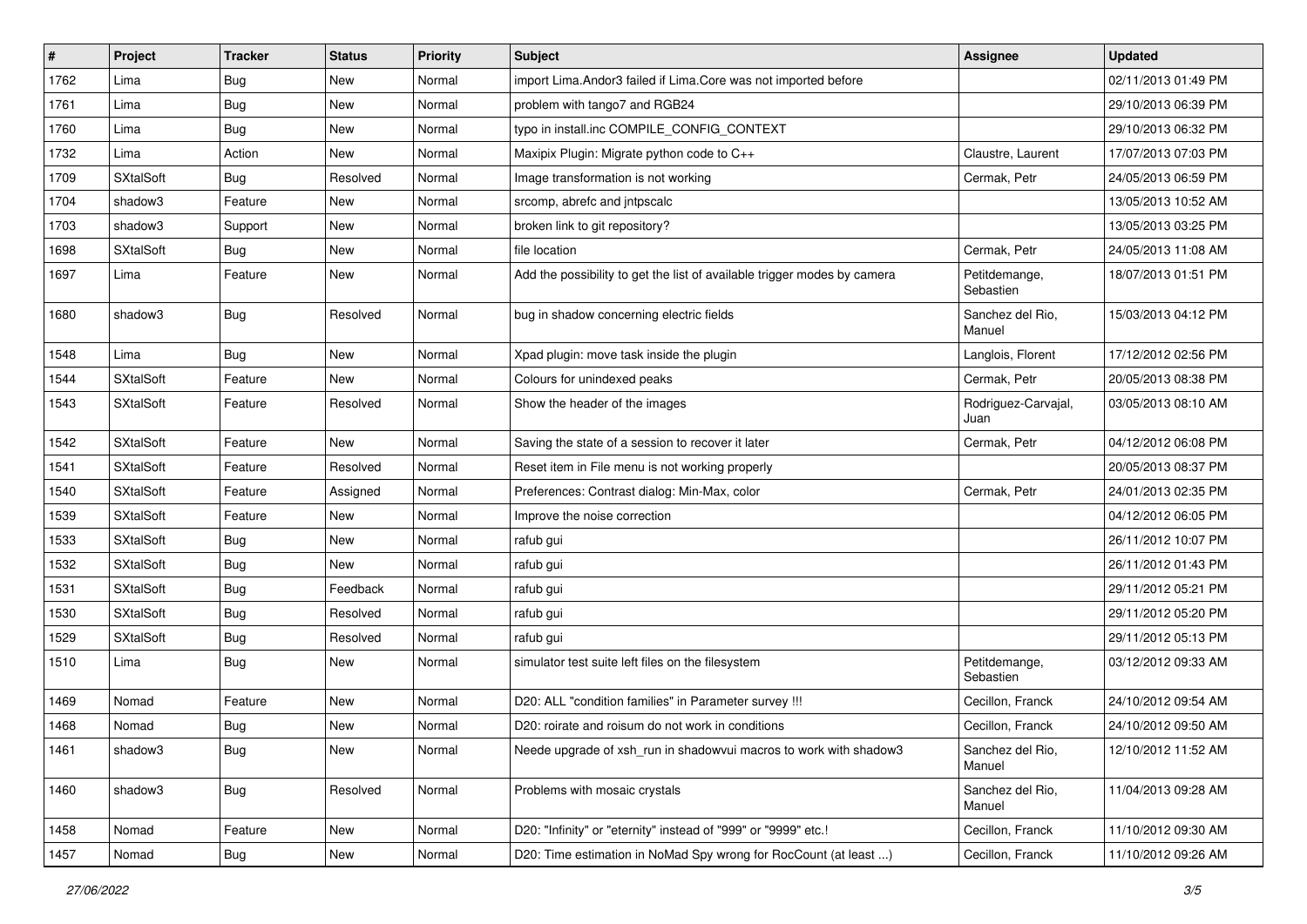| #    | Project       | <b>Tracker</b> | <b>Status</b> | <b>Priority</b> | <b>Subject</b>                                                                                     | <b>Assignee</b>            | <b>Updated</b>      |
|------|---------------|----------------|---------------|-----------------|----------------------------------------------------------------------------------------------------|----------------------------|---------------------|
| 1435 | Nomad         | <b>Bug</b>     | New           | Normal          | 'More options" in NomadGUI is blocked                                                              | Ortiz, Helene              | 24/09/2012 03:59 PM |
| 1397 | Nomad         | <b>Bug</b>     | New           | Normal          | OrangeCryostat controller does not start ColdValve                                                 |                            | 26/07/2012 11:20 AM |
| 1357 | Nomad         | <b>Bug</b>     | New           | Normal          | D20: Conditions-Warnings scatter pop-up windows all over the desktop which<br>remain when inactive | Cecillon, Franck           | 26/09/2012 02:44 PM |
| 1353 | <b>mxCUBE</b> | Action         | <b>New</b>    | Normal          | Convert Tine module code to use the Poller module and gevent async watcher<br>for events           |                            | 28/06/2012 01:45 PM |
| 1327 | Nomad         | <b>Bug</b>     | New           | Normal          | PolarizationController read actual state long                                                      |                            | 07/06/2012 11:10 AM |
| 1269 | Lima          | Feature        | New           | Normal          | ADSC: Change the functionning of the exposure time / Stop acquisition                              | NOUREDDINE, Arafat         | 19/07/2012 11:56 AM |
| 1253 | pyXSW         | <b>Bug</b>     | Resolved      | Normal          | bug with python<2.7                                                                                | Roy, Jerome                | 21/03/2012 06:03 PM |
| 1240 | Nomad         | Feature        | Resolved      | Normal          | Add pause button in settings tab plugins when possible                                             | Ortiz, Helene              | 02/03/2012 09:24 AM |
| 1226 | CrysFML       | Feature        | New           | Normal          | optimization of magnetic structure with domains                                                    | Zaharko, Oksana            | 05/02/2012 12:40 PM |
| 1225 | CrysFML       | Feature        | New           | Normal          | CFML Refcodes.f90                                                                                  | Zaharko, Oksana            | 05/02/2012 12:38 PM |
| 1224 | CrysFML       | Feature        | New           | Normal          | CFML MagSymm.f90                                                                                   | Zaharko, Oksana            | 05/02/2012 12:37 PM |
| 1211 | CrysFML       | Feature        | New           | Normal          | Simulated annealing of magnetic structure from nonpolarised magnetic<br>intensities                | Zaharko, Oksana            | 22/01/2012 10:29 AM |
| 1203 | mxCUBE        | Feature        | New           | Normal          | Keyword change for detector-dependent parameters                                                   | Beteva, Antonia            | 13/01/2012 02:51 PM |
| 1201 | mxCUBE        | Action         | New           | Normal          | Make sure model-view-controller design is properly followed                                        |                            | 13/01/2012 02:47 PM |
| 1200 | <b>mxCUBE</b> | Support        | New           | Normal          | git pushes should send emails to developer members                                                 |                            | 13/01/2012 02:45 PM |
| 1199 | mxCUBE        | Action         | New           | Normal          | Make existing hardware objects and bricks ESRF-independent                                         |                            | 13/01/2012 02:48 PM |
| 1198 | mxCUBE        | Action         | New           | Normal          | Explicit abstract interfaces for Hardware Objects                                                  | Oscarsson, Marcus          | 13/01/2012 11:32 AM |
| 1195 | CrysFML       | Feature        | New           | Normal          | CFML Refcodes.f90 with magnetic codes and MagKeys.f90                                              | Zaharko, Oksana            | 06/01/2012 12:59 PM |
| 1191 | Lima          | Feature        | New           | Normal          | Having the possibility to get the last error message                                               | Petitdemange,<br>Sebastien | 08/03/2013 03:53 PM |
| 1189 | Nomad         | Feature        | New           | Normal          | Refresh automatically the list of controllers in Parameter Survey                                  |                            | 16/12/2011 04:37 PM |
| 1184 | Nomad         | <b>Bug</b>     | New           | Normal          | D20: slitm_l/r do not always show the right encoder values                                         | Cecillon, Franck           | 09/12/2011 10:20 AM |
| 1180 | Nomad         | Feature        | New           | Normal          | Save scan range configuration by (controller, property)                                            | legoc, yannick             | 30/11/2011 08:59 AM |
| 1177 | Nomad         | <b>Bug</b>     | Resolved      | Normal          | IN3: buttons (stop, pause, continu) always linked to the launch pad                                | Ortiz, Helene              | 02/07/2012 01:18 PM |
| 1165 | Nomad         | Feature        | New           | Normal          | D20: have analogon to the mad command "MOV" in contrast to "POS"!                                  | Cecillon, Franck           | 24/11/2011 11:33 AM |
| 1164 | Nomad         | Feature        | New           | Normal          | IN3: Pause/Continu, re-positionning moved axis during pause mode                                   |                            | 23/11/2011 11:02 AM |
| 1163 | Nomad         | Feature        | New           | Normal          | IN3: the same time variable should be used for scan and simple count                               |                            | 23/11/2011 11:00 AM |
| 1159 | Nomad         | Feature        | New           | Normal          | IN3: Review of output                                                                              |                            | 23/11/2011 10:57 AM |
| 1158 | Nomad         | Feature        | New           | Normal          | IN3: review spy for slitcomponent controller                                                       |                            | 23/11/2011 10:56 AM |
| 1151 | Nomad         | Feature        | New           | Normal          | IN3: Print a XBU editor                                                                            |                            | 23/11/2011 09:02 AM |
| 1148 | Nomad         | Feature        | New           | Normal          | IN3: Open scan plot automatically                                                                  |                            | 23/11/2011 08:53 AM |